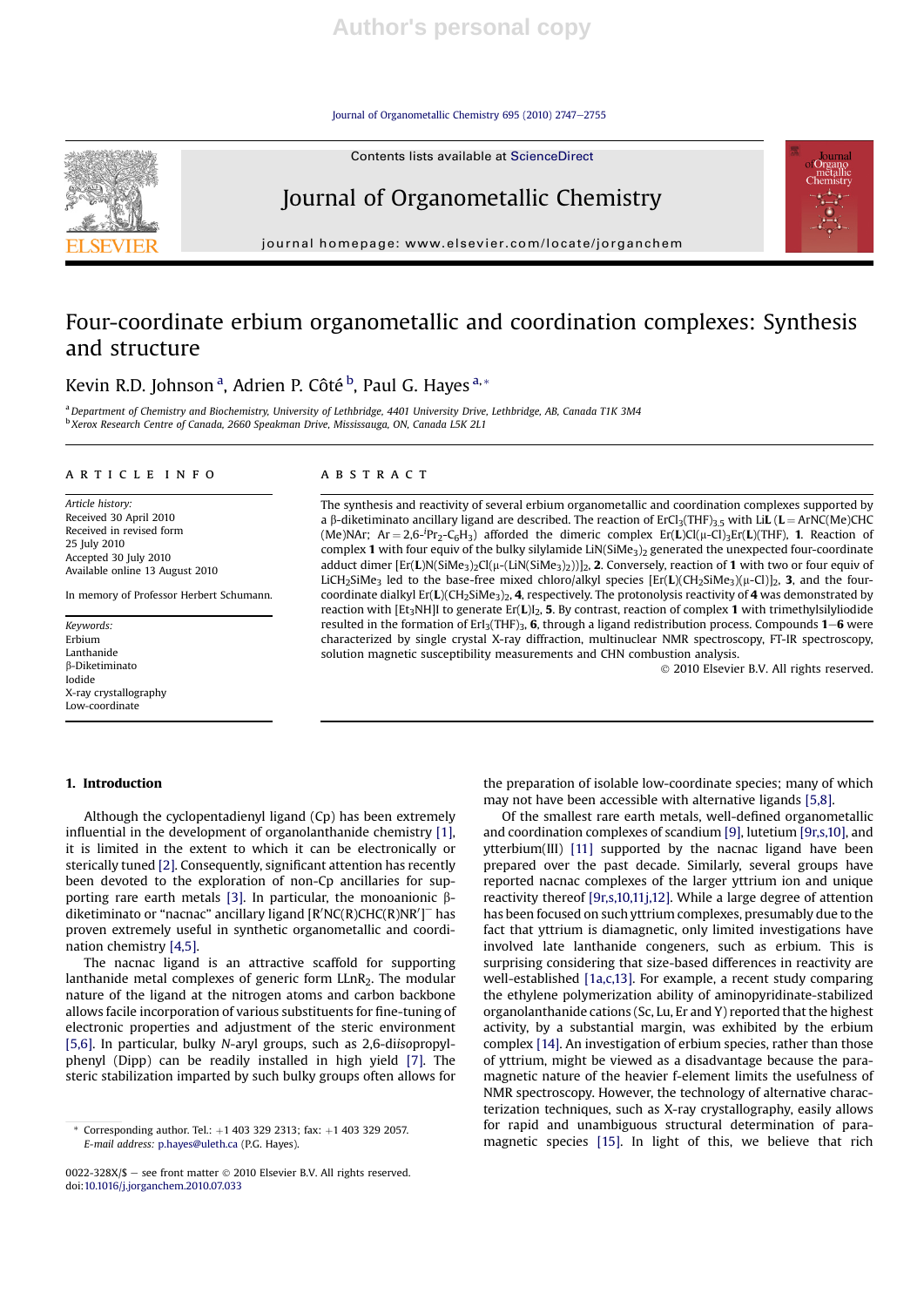organometallic and coordination chemistry can be harvested from the development of erbium complexes supported by nacnac ancillaries. Such complexes may prove valuable as catalysts for olefin polymerization [16], hydroamination [17], or lactone polymerization [18], to mention just a few possibilities. Furthermore, these species are likely to provide fundamental insight into rare bonding and structural motifs.

Previously, an erbium diiodide complex supported by a unique tetradentate nacnac ligand  $ErL'I_2$  ( $[L']^{-} = [Et_2NCH_2CH_2NC(Me)CHC]$  $(Me)NCH_2CH_2Net_2]$ ) was prepared [19], but only limited investigations into reactivity have since been published [20]. More recently, a complex of form  $Erl''Cl_2(THF)_2([L'']^- = [(2,6-Me_2-C_6H_3)$  $NC(Me)CHC(Me)N(2,6-Me<sub>2</sub>-C<sub>6</sub>H<sub>3</sub>)$ <sup>-</sup>) was reported as a pre-catalyst for isoprene polymerization [21]. Herein, we present the synthesis and characterization of a novel erbium dichloride dimer of the Dipp-substituted nacnac ligand,  $[ArNC(Me)CHC(Me)NAr]^ ([L]^-$ ,  $Ar = 2.6$ -<sup>1</sup> $Pr_2$ -C<sub>6</sub>H<sub>3</sub>), and the rare four-coordinate and base-free products which result from reaction with lithium bis(trimethylsilyl) amide and trimethylsilylmethyllithium. Further derivatization at the metal center was accomplished by reaction of the organoerbium complexes with [Et3NH]I. Additionally, the synthesis of the potentially useful starting material, ErI<sub>3</sub>(THF)<sub>3</sub>, is described. In summary, this work highlights many of the similarities and differences in reactivity patterns that exist between erbium and other rare earth metals.

# 2. Results and discussion

Complexation of the ancillary ligand L was achieved through the salt metathesis reaction of  $ErCl<sub>3</sub>(THF)<sub>3.5</sub>$  with LiL (Scheme 1). Following reflux of the reagents in THF for 6.5 h, and subsequent recrystallization from toluene, the dimeric complex  $Er(L)Cl(\mu Cl$ <sub>3</sub>Er(**L**)(THF) (1) was isolated on a multigram scale in 79.5% yield as analytically pure, pale pink needles.

Single crystals of 1 suitable for X-ray diffraction were readily obtained from a concentrated toluene solution at  $-35$  °C. The molecular structure of 1 is illustrated in Fig. 1 as a thermal ellipsoid plot. This complex adopts an asymmetric dimeric geometry with three chlorides bridging the two erbium(III) centers. Each erbium metal exhibits distorted octahedral geometry, with three sites occupied by the facially arranged bridging chlorides. Two of the six coordination sites of each erbium center are defined by the nacnac ligand coordinated in a  $\kappa^2$  fashion through its two nitrogen donors. The metal centers sit above the plane of the NCCCN backbone by 0.928 Å for  $Er(1)$  and 0.710 Å for  $Er(2)$ . The sixth site of the octahedron is occupied by a chloride for one erbium center  $(Er(1))$  and a neutral THF donor for the other  $(Er(2))$ . It is noteworthy that the





Fig. 1. ORTEP diagram (50% probability) of  $Er(L)Cl(\mu-Cl)_3Er(L)(THF)$  (1) with hydrogen atoms, <sup>i</sup>Pr groups and the solvent molecule of crystallization omitted for clarity. Selected bond distances ( $\AA$ ) and angles (°): Er(1)–N(1) = 2.294(4), Er(1)–N(2) = 2.296 (4),  $\text{Er}(1)-\text{Cl}(1) = 2.525(1)$ ,  $\text{Er}(1)-\text{Cl}(2) = 2.720(1)$ ,  $\text{Er}(1)-\text{Cl}(3) = 2.747(1)$ ,  $\text{Er}(1)-\text{Cl}(4)$  $(4) = 2.767(1)$ , Er(2)-N(3) = 2.312(4), Er(2)-N(4) = 2.302(4), Er(2)-Cl(2) = 2.665(1), Er  $E(C) - C(3) = 2.660(1), \quad E(C) - C(4) = 2.646(1), \quad E(C) - O(1) = 2.295(3), \quad N(1) - E(C) = 2.660(1),$  $(2) = 83.2(1), C[(1)-Er(1)-C[(2) = 165.82(4), C[(3)-Er(1)-N(2) = 167.8(1), C[(4)-Er(1)-N(2)]$  $(1)-N(1) = 160.5(1)$ ,  $N(3)-Er(2)-N(4) = 81.2(1)$ ,  $Cl(3)-Er(2)-N(4) = 174.5(1)$ ,  $Cl(2)-Er$  $(2)-N(3) = 170.7(1), Cl(4)-Er(2)-O(1) = 157.20(9).$ 

distance between the bridging chlorides and Er(2) is shorter than that to Er(1), with average distances of 2.657  $\AA$  and 2.744  $\AA$ respectively. As expected, the terminal  $Er(1)-Cl(1)$  distance (2.525  $(1)$   $A$ ) is significantly less than that to the bridging chlorides. The solid-state structure for 1 is essentially isostructural with the analogous samarium [22], ytterbium [11a] and yttrium [12d] complexes.

Reaction of complex 1 with four equiv of  $LiN(SiMe<sub>3</sub>)<sub>2</sub>$  led to the formation of a unique mixed chloride/silylamido species, 2 (Scheme 2). Intriguingly, complex **2** contains  $LiN(SiMe<sub>3</sub>)<sub>2</sub>$  as a bridging adduct. In the solid-state, the LiN(SiMe<sub>3</sub>)<sub>2</sub> moiety coordinates to the chloride of the complex via the lithium atom, and bridges through the nitrogen atoms of each silylamido group, giving a dimeric species of formula  $[Er(L)N(SiMe<sub>3</sub>)<sub>2</sub>Cl(\mu-(LiN(SiMe<sub>3</sub>)<sub>2</sub>))]<sub>2</sub>$ , 2. It would appear that the dimeric structure of 2 stems from the propensity of group 1 metals, such as lithium, to dimerize and oligomerize in order to saturate their coordination spheres [23]. While lanthanide metals exhibit the same tendency, the bulky nacnac and silylamide substituents sterically saturate the erbium center, thus resulting in a reduced coordination number. The molecular structure of complex 2, as determined from an X-ray diffraction experiment, is depicted in Fig. 2 as a thermal ellipsoid plot.

Compound 2 represents a rare example of a bimetallic erbium coordination complex where each metal center is only four-coordinate. The complex exhibits distorted tetrahedral geometry at both erbium atoms. Each tetrahedron is defined by coordination of one chloride ligand, one silylamido group and the  $\kappa^2$  nacnac ancillary bound through the two nitrogen atoms. In the case of this complex, the metal sits significantly further above the plane defined by the NCCCN backbone (1.448  $\AA$  for Er(1) and 1.459  $\AA$  for Er(2) c.f. 0.928 Å for Er(1) and 0.710 Å for Er(2) in 1). Situation of the metal out of plane from the ancillary can be attributed to the extremely sterically congested environment in which it resides. Bonding of this nature is typical of four-coordinate rare earth metal complexes of L [5,9i,12a].

As a further consequence of the bulk of L, it is speculated that steric hindrance from the Dipp groups inhibits the bridging silyla-Scheme 1. Synthesis of 1 from ErCl<sub>3</sub>(THF)<sub>3.5</sub> and LiL. mido moieties (N(4) and N(5)) from directly coordinating to each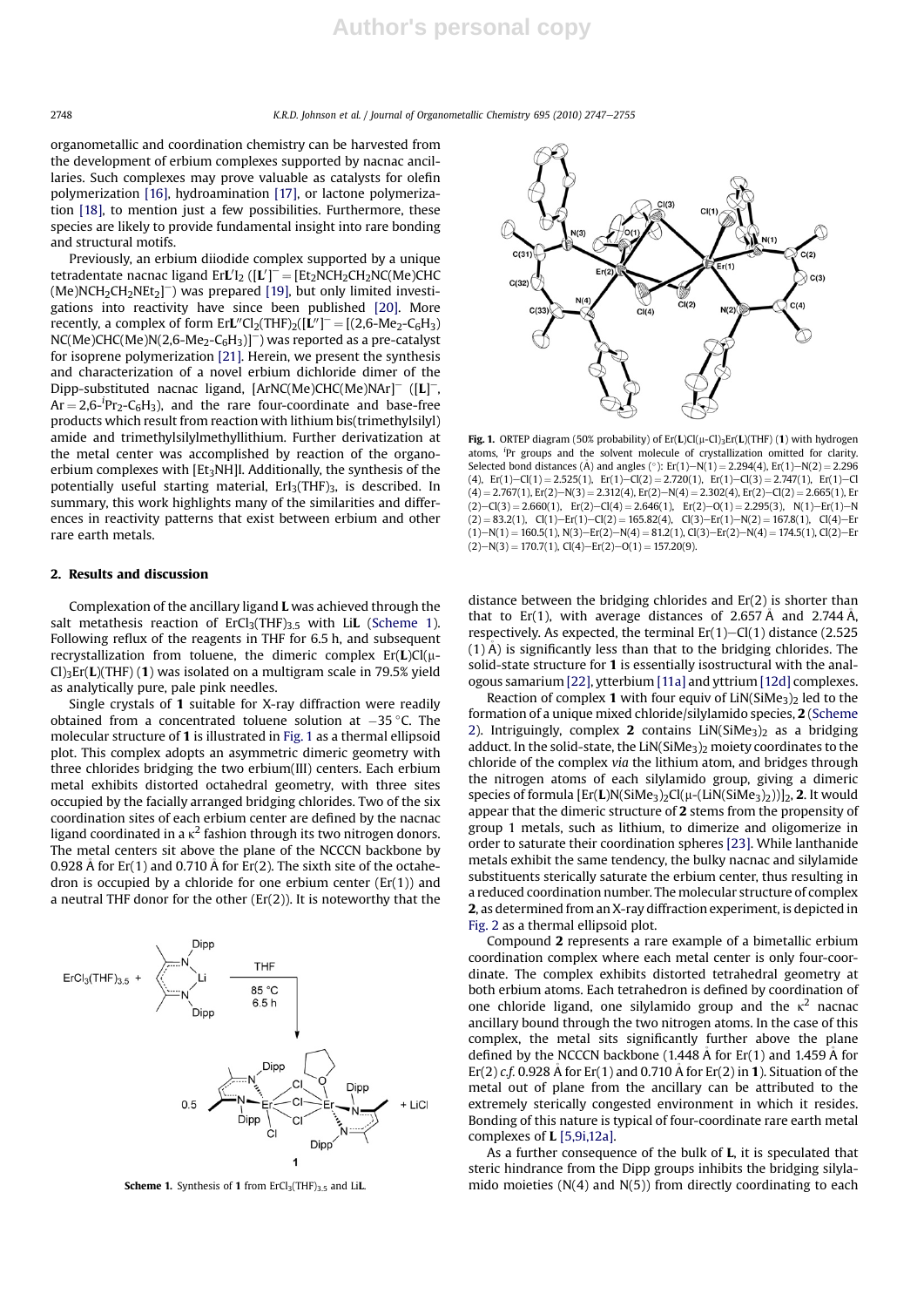K.R.D. Johnson et al. *J* Journal of Organometallic Chemistry 695 (2010) 2747–2755 2749



Scheme 2. Reactivity of 1.



Fig. 2. ORTEP diagram (50% probability) of  $[Er(L)N(SiMe<sub>3</sub>)<sub>2</sub>Cl(\mu-(LiN(SiMe<sub>3</sub>)<sub>2</sub>))]<sub>2</sub>$  (2). The dimeric structure (with hydrogen atoms and <sup>i</sup>Pr groups omitted for clarity) is shown in (A), while a monomeric moiety (with hydrogen atoms omitted for clarity) is depicted in (B). Selected bond distances ( $\AA$ ) and angles ( $\degree$ ): Er(1)–N(1) = 2.259(3), Er  $(1)-N(2) = 2.256(3)$ ,  $Er(1)-N(3) = 2.193(3)$ ,  $Er(1)-Cl(1) = 2.5382(9)$ ,  $Er(2)-N(6) =$ 2.198(3), Er(2)-N(7) = 2.261(3), Er(2)-N(8) = 2.248(3), Er(2)-Cl(2) = 2.533(1), Li(1)- $Cl(1) = 2.499(6)$ , Li(2)- $Cl(2) = 2.492(6)$ , Li(1)- $N(5) = 2.005(7)$ , Li(2)- $N(5) = 2.013(7)$ , Li(1)-N(4) = 2.034(7), Li(2)-N(4) = 2.024(7), N(1)-Er(1)-N(2) = 84.3(1), N(1)-Er(1)- $Cl(1) = 105.71(7)$ ,  $N(1) - Er(1) - N(3) = 124.8(1)$ ,  $N(2) - Er(1) - Cl(1) = 106.91(8)$ ,  $N(2) - Er$  $(1)-N(3) = 116.3(1), N(3)-Er(1)-Cl(1) = 114.31(8), N(8)-Er(2)-N(7) = 87.1(1), N(7) \text{Er}(2)-\text{Cl}(2) = 104.35(8), \text{ N}(7)-\text{Er}(2)-\text{N}(6) = 125.5(1), \text{ N}(8)-\text{Er}(2)-\text{Cl}(2) = 107.86(8).$  N  $(8)$ -Er(2)-N(6) = 114.4(1), N(6)-Er(2)-Cl(2) = 113.93(8), Li(1)-N(5)-Li(2) = 75.7(3), Li(1)-N(4)-Li(2) = 74.9(3), N(5)-Li(1)-N(4) = 104.7(3), N(5)-Li(2)-N(4) = 104.8(3).

erbium center. It is interesting to note that the samarium analog of 1 reacts with 4 equiv of  $\text{NaN}( \text{SiM} \text{e}_3)_2$  to generate the expected complex,  $Sm(L)(N(SiMe<sub>3</sub>)<sub>2</sub>)<sub>2</sub>$  [22]. It is likely that the difference in reactivity between erbium and samarium is due to the larger ionic radius of samarium, thus permitting coordination of two bulky silylamide ligands, rather than only one.

At 2.5382(9) Å (Er(1)–Cl(1)) and 2.533(1) Å (Er(2)–Cl(2)) the Er-Cl bond lengths in complex  $2$  are relatively short. These distances are comparable to the Er-Cl bond of 2.593(9)  $\AA$  in Er{N[Si  $(CH_3)_2CH_2CH_2Si(CH_3)_2]\}3(\mu\text{-}Cl)Li(Et_2O)_3$  [24], which is the only other structurally characterized four-coordinate chloride-containing erbium complex.

Multiple attempts to force elimination of LiCl from complex 2, in order to generate  $Er(L)(N(SiMe<sub>3</sub>)<sub>2</sub>)<sub>2</sub>$ , were unsuccessful. For example, extending the reaction period from 1.25 h to 18 h resulted in isolation of  $Er[N(SiMe<sub>3</sub>)<sub>2</sub>]$ <sub>3</sub> [25], as the sole product (identified by combustion analysis and single crystal X-ray diffraction unit cell determination). This homoleptic compound likely arose via ligand scrambling to give a final product with reduced steric crowding at the erbium center. Conversely, addition of 18-crown-6 to complex 2 afforded two equiv of  $(18$ -crown-6)LiN(TMS)<sub>2</sub> (identified by <sup>7</sup>Li NMR spectroscopy) and presumably two equiv of  $Er(L)CIN(TMS)_{2}$ . Unfortunately the latter species could not be unambiguously identified due to the presence of additional intractable reaction products.

The salt metathesis reaction of complex 1 with two equiv of LiCH<sub>2</sub>SiMe<sub>3</sub> afforded the mixed alkyl/chloro complex [Er(L)  $(CH_2SiMe_3)(\mu$ -Cl)]<sub>2</sub>, **3** (Scheme 2). Single crystals of **3** suitable for an X-ray diffraction experiment were readily obtained from a toluene solution at  $-35$  °C. Complex **3** crystallized as a centrosymmetric dimer in the space group  $P2<sub>1</sub>/n$  with bridging chloride ligands. The molecular structure of 3 is depicted in Fig. 3 as a thermal ellipsoid plot. Each Er center is five-coordinate with two sites occupied by the  $\kappa^2$  bound nacnac, and the other three sites defined by one trimethylsilylmethyl group and two bridging chlorides. To the best of our knowledge, complex 3 is the first structurally characterized erbium complex containing only one trimethylsilylmethyl ligand. Metrical parameters of interest in complex **3** include the  $Er(1)-C$ (30) bond length of 2.343(7)  $\AA$  and Er–Cl distances of 2.653(2)  $\AA$  (Cl (1)) and 2.638(2)  $\AA$  (Cl(1)\_1). The similarity of the Er-Cl bond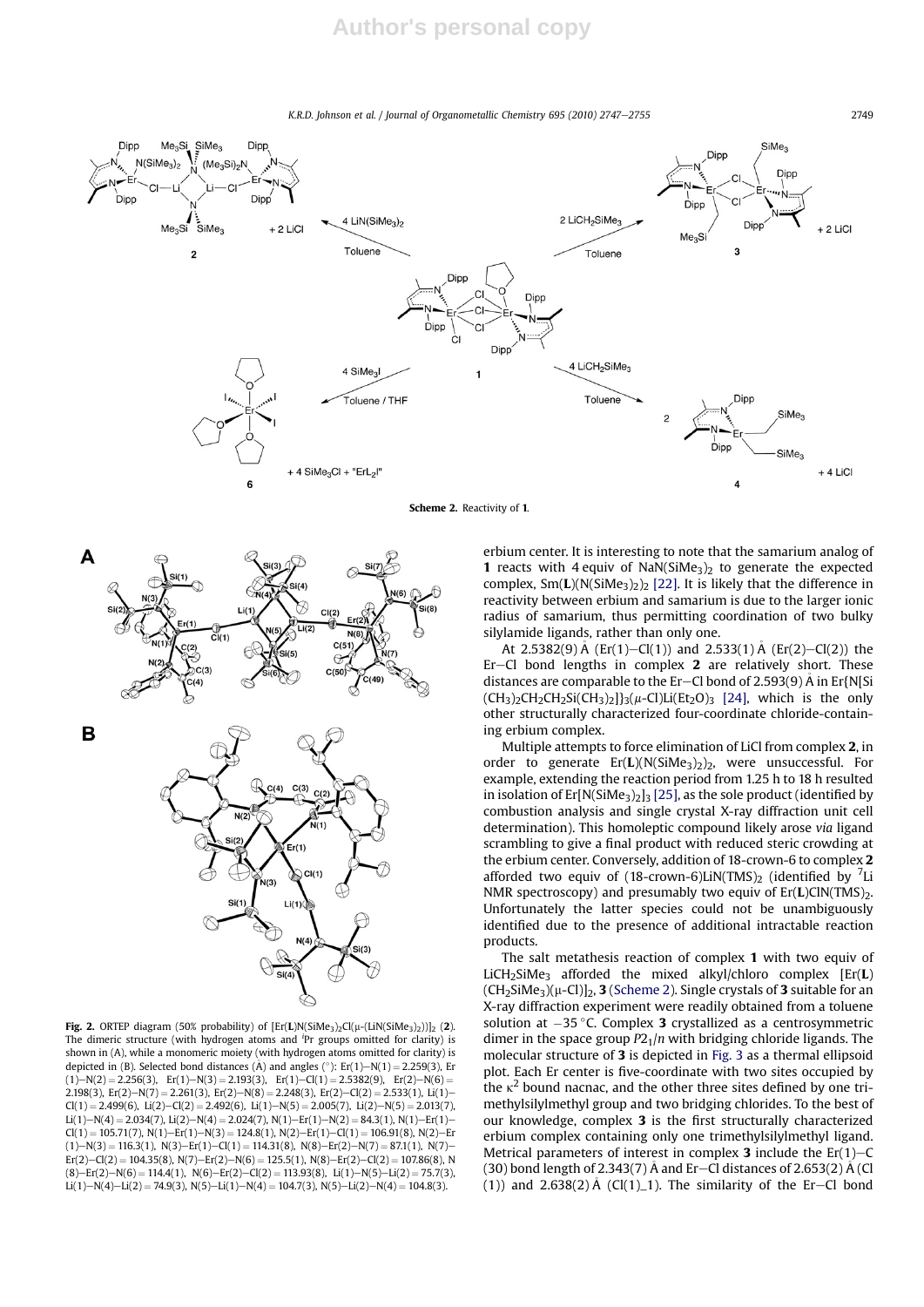2750 K.R.D. Johnson et al. / Journal of Organometallic Chemistry 695 (2010) 2747–2755



Fig. 3. ORTEP diagram (50% probability) of  $\text{[Er(L)(CH}_2\text{SiMe}_3)(\mu\text{-Cl})\text{]}_2$  (3). The dimeric structure (with hydrogen atoms and  ${}^{i}$ Pr groups omitted for clarity) is shown in (A), while the asymmetric unit (with hydrogen atoms omitted for clarity) is depicted in (B). Selected bond distances ( $\AA$ ) and angles ( $\circ$ ): Er(1)–N(1) = 2.284(5), Er(1)–N(2) = 2.270 (5),  $\text{Er}(1)-\text{Cl}(1) = 2.653(2)$ ,  $\text{Er}(1)-\text{Cl}(1)$ <sub>-1</sub> = 2.638(2),  $\text{Er}(1)-\text{C}(30) = 2.343(7)$ , N(1)-Er (1)-N(2) = 85.4(2), Cl(1)-Er(1)-Cl(1)\_1 = 77.4(1), Cl(1)-Er(1)-N(2) = 142.2(2), Cl(1)- $Er(1)-N(1) = 86.3(2), Cl(1)_{1}-Er(1)-N(2) = 87.9(1), Cl(1)_{1}-Er(1)-N(1) = 143.5(1), Cl(1)_{2}-R(1) = 143.5(1)$  $(30)$ -Er(1)-N(1) = 107.9(2), C(30)-Er(1)-N(2) = 109.5(2), C(30)-Er(1)-Cl(1) = 108.2 (2),  $C(30) - Er(1) - CI(1) - 1 = 108.2(2)$ . Note:  $CI(1) - 1$  was generated by the symmetry operator  $-x+2$ ,  $-y+1$ ,  $-z+2$ .

lengths, which are close to the average  $Er(2)$ –Cl distance in 1  $(2.657 \text{ Å})$ , indicates a nearly symmetric bridging interaction. The metal center in complex  $3$  sits above the NCCCN plane by 1.043 Å, which is also comparable to that of 1.

Reaction of complex 1 with four equiv of  $LiCH<sub>2</sub>SiMe<sub>3</sub>$  generated the monomeric dialkyl species  $Er(L)(CH_2SiMe_3)_2$ , 4 in 62.6% yield (Scheme 2). High quality single crystals of 4 were grown from a saturated toluene solution at  $-35$  °C. Under these conditions, complex **4** crystallized in the centrosymmetric space group  $C2/c$ with half of a molecule of toluene in the asymmetric unit. In the solid-state, this complex adopts a distorted tetrahedral geometry defined by the coordination of two alkyl groups and the  $\kappa^2$  bound nacnac ligand (Fig. 4). The closest contacts between the erbium center and the nacnac backbone are  $2.973(2)$  Å,  $3.169(2)$  Å and  $3.030(2)$  Å for C(2), C(3) and C(4), respectively. These elongated distances suggest little to no bonding interaction with the ligand backbone, and thus, complex 4 is best described as four-coordinate. Similarly, the erbium center does not appear to be supported by any



Fig. 4. ORTEP diagram (50% probability) of  $Er(L)(CH_2SiMe<sub>3</sub>)<sub>2</sub>$  (4) with hydrogen atoms and the solvent molecule of crystallization omitted for clarity. Selected bond distances (Å) and angles (°):  $Er(1)-N(2) = 2.234(2)$ ,  $Er(1)-N(1) = 2.258(2)$ ,  $Er(1)-C(30) = 2.342$ (3),  $\text{Er}(1)-\text{C}(34) = 2.380(2)$ ,  $\text{Si}(1)-\text{C}(30)-\text{Er}(1) = 127.0(1)$ ,  $\text{Si}(2)-\text{C}(34)-\text{Er}(1) = 129.8$ (1),  $N(1) - Er(1) - N(2) = 86.8(1)$ ,  $C(30) - Er(1) - C(34) = 117.7(1)$ ,  $C(30) - Er(1) - N(1) =$ 110.0(1),  $C(30) - Er(1) - N(2) = 108.7(1)$ ,  $C(34) - Er(1) - N(1) = 111.9(1)$ ,  $C(34) - Er(1) - N$  $(2) = 117.5(1)$ 

agostic interactions. The observed Er–C bond lengths in  $4$  are 2.342  $(3)$  Å (Er(1)–C(30)) and 2.380(2) Å (Er(1)–C(34)).

Significantly, complex 4 represents the first example of a structurally characterized neutral four-coordinate organoerbium complex. In comparison, there have only been five other fourcoordinate erbium compounds previously characterized by X-ray crystallography, including a neutral erbium coordination complex [26], three anionic coordination complexes [24,27], and one anionic organometallic species [28].

Remarkably, the Er(1)–C(30) bond in 3 at 2.343(7)  $\AA$  and the Er  $(1)$ –C(30) bond in 4 at 2.342(3)  $\AA$  are not significantly different, and as such, represent the shortest Er–R ( $R = CH_2SiMe_3$ ) bond lengths to date. There are only three other structurally characterized complexes containing an Er-CH<sub>2</sub>SiMe<sub>3</sub> bond: Er(CH<sub>2</sub>SiMe<sub>3</sub>)<sub>3</sub>(THF)<sub>2</sub> [29], Er(CH<sub>2</sub>SiMe<sub>3</sub>)<sub>3</sub>(THF)(ImMe<sub>2</sub><sup>*i*</sup>Pr<sub>2</sub>) [30], and Er(CH<sub>2</sub>SiMe<sub>3</sub>)<sub>3</sub>(<sup>*i*</sup>Prtrisox) [31], all of which are composed of three alkyl ligands and either one or two neutral donors. In comparison to the bond lengths in 3 and 4, these tris(alkyl) erbium complexes exhibit considerably elongated Er–C distances ranging from 2.392(3)  $\AA$  –  $2.428(3)$  Å.

Similar to that of 2, at 1.237 Å the erbium center in 4 sits significantly above the NCCCN backbone. While this out-of-plane bonding is not as dramatic as that observed in 2, it is more evident than that in five-coordinate 3 and six-coordinate 1. As expected, implementation of the sterically demanding  $-CH<sub>2</sub>SiMe<sub>3</sub>$  and  $-N$  $(SiMe<sub>3</sub>)<sub>2</sub>$  ligands resulted in steric saturation of the erbium coordination sphere, thus giving rise to monomeric four-coordinate erbium complexes.

Complex 4 is slightly thermally sensitive. In the solid-state, 4 decomposes at temperatures above 107 $\degree$ C as evidenced by change from a pale pink solid to an oily brown residue and visible effervescence (presumably SiMe<sub>4</sub>). The complex is, however, indefinitely stable if stored as a solid at  $-35$  °C. Although lack of crystallinity of the decomposition product prevented unambiguous identification, it is speculated that intramolecular ligand metalation with concomitant loss of tetramethylsilane, as documented for other rare earth complexes, is probable [9a,12a,32]. When the thermal stability of complex 4 was monitored in solution (benzene $d_6$ ) by <sup>1</sup>H NMR spectroscopy, slight decomposition was observed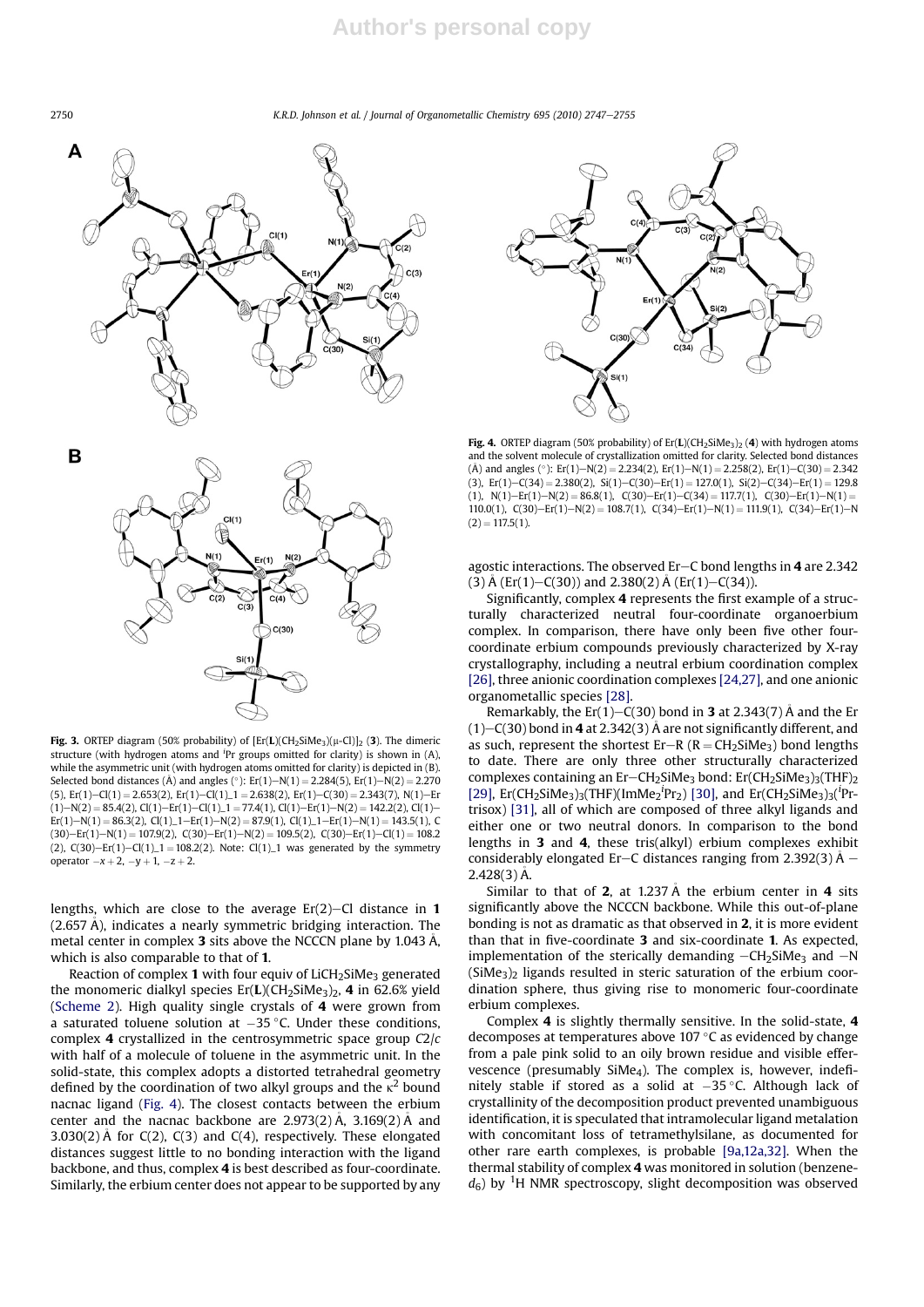after 24 h at 295 K. Under these conditions, approximately 15% product loss was observed with the concomitant generation of tetramethylsilane. Unfortunately, due to the paramagnetic nature of complex 4, the relative amount of decomposition versus tetramethylsilane formation could not be accurately established by NMR spectroscopy; therefore, no kinetic details about this process can be presented at this time.

In the context of the potentially reactive Er–C bonds in 3 and 4, it was expected that these species would serve as useful precursors for further derivatization at the metal center. Specifically, it was anticipated that access to an erbium iodide derivative could be achieved through the acid-base reaction of 4 with the iodide delivery reagent [Et<sub>3</sub>NH]I. As expected, treatment of 4 with two equiv of [Et<sub>3</sub>NH]I cleanly afforded the diiodide complex,  $Er(L)I<sub>2</sub> (5)$ , with simultaneous production of tetramethylsilane and triethylamine (Scheme 3).

Recrystallization of complex 5 from a toluene/THF solution at  $-35$  °C generated pale pink plates of 5 $\cdot$ THF suitable for an X-ray diffraction experiment. Under these conditions, complex  $5$  THF crystallized in the monoclinic space group  $P2_1/c$  and is depicted in Fig. 5 as a thermal ellipsoid plot. In the solid-state,  $5 \cdot$  THF is defined by coordination of two iodide ligands, one THF donor and the nacnac ancillary. The five-coordinate erbium center exhibits distorted trigonal bipyramidal geometry with the iodide ligands and one nitrogen atom of the nacnac in the equatorial positions. The apical sites of the complex are occupied by a molecule of THF and the second nitrogen of the nacnac ligand. Complex 5 THF exhibits relatively short Er–I contacts of 2.9077(5) Å and 2.9278(4) Å, which are slightly less than values previously reported for Er-I containing compounds (2.931(1)  $\rm \AA - 3.0874(9) \AA$  [19,33]. Thus, the low-end of the range for a typical Er–I bond should be extended to 2.9077(5) Å.

In an effort to prepare complex 5 via an alternative route, complex 1 was reacted with 4 equiv of trimethylsilyliodide in toluene solution over 21 h at ambient temperature. Following removal of solvent and recrystallization, the unexpected complex  $Eri<sub>3</sub>(THF)<sub>3</sub>(6)$  was isolated as a sparingly soluble pale pink solid in 89.8% yield (Scheme 2). By this route, formation of complex 6 is accompanied by elimination of trimethylsilylchloride, and generation of one equiv of "ErL<sub>2</sub>I". The formulation of "ErL<sub>2</sub>I" as a reaction by-product is tentative as we have been unable to isolate or characterize such a species; it is possible that it is unstable and prone to ligand redistribution.

Recrystallization of 6 from methylene chloride gave rise to pale pink prisms that were suitable for X-ray diffraction. Complex 6 crystallized in centrosymmetric space in the orthorhombic space group Pbcn (#60). In the unit cell of the crystal structure, each erbium center sits on a 2-fold rotation axis. This symmetry is exhibited in the molecular structure along the  $O(1)$ -Er(1)-I(2) vector. In the solid-state, complex 6 displays a distorted meridional octahedral geometry comprised of three iodide ligands and three THF donors (Fig. 6). Contrary to the previously reported erbium iodide ion pair,  $Eri<sub>3</sub>(THF)<sub>3.5</sub>$  [34], which was only characterized by IR spectroscopy and combustion analysis, 6 is a neutral erbium triiodide THF adduct. Inspection of the IR spectrum of complex 6 revealed many similar absorption bands to other previously



 $C(3)$  $C(4)$  $C(2)$  $N(2)$  $N(1)$ Er(  $I(2)$  $O(1)$ 

Fig. 5. ORTEP diagram (30% probability) of  $Er(L)I_2(THF)$  (5•THF) with hydrogen atoms and the solvent molecule of crystallization omitted for clarity. Selected bond distances (Å) and angles (°):  $Er(1)-N(1) = 2.244(3)$ ,  $Er(1)-N(2) = 2.290(3)$ ,  $Er(1)-I(1) = 2.9077$ (5),  $\text{Er}(1)-\text{I}(2) = 2.9278(4)$ ,  $\text{Er}(1)-\text{O}(1) = 2.361(3)$ ,  $\text{N}(1)-\text{Er}(1)-\text{N}(2) = 83.4(1)$ ,  $\text{I}(1)-\text{Er}$  $(1)$ -I(2) = 132.24(1), I(1)-Er(1)-N(1) = 101.30(7), I(2)-Er(1)-N(1) = 126.14(7), O(1)- $Er(1)-N(2) = 168.4(1).$ 

reported rare earth complexes of the generic form  $LnCl<sub>3</sub>(THF)<sub>3</sub>$  [35]. Distinct differences were noted, however, between the IR spectra of **6** and that of the ion pair,  $Eri<sub>3</sub>(THF)<sub>3,5</sub>$  [34]. The  $Eri(1)-I(2)$  and Er  $(1)$ -I(1) bond lengths of 2.9276(6) Å and 2.9504(4) Å, respectively, are quite similar to the values reported for  $5$  THF and agree well with other previously reported Er-I bonds [19,33].

In the attempted synthesis of 5 via reaction of complex 1 with trimethylsilyliodide, significant reactivity issues were observed. Specifically, a ligand redistribution process led to the formation of 6 rather than 5. Comparably, the ease in which complex 5 was synthesized by reaction of 4 with  $[Et<sub>3</sub>NH]$ I supports the value of protonolysis reactivity in lanthanide chemistry as a means for accessing certain structural motifs.

While erbium chloride complex 1 has been demonstrated herein as a useful precursor for salt metathesis reactions with various amido- and organo-lithium reagents, the iodide complexes, 5 and 6, are of interest to us due to their potential for reactivity with



Fig. 6. ORTEP diagram (50% probability) of ErI<sub>3</sub>(THF)<sub>3</sub> (6). Selected bond distances (Å) and angles (°): Er(1)-I(2): 2.9276(6), Er(1)-I(1): 2.9504(4), Er(1)-O(1): 2.327(5), Er  $(1)-O(2)$ : 2.273(3),  $I(2)-Er(1)-I(1) = 91.99(1)$ ,  $I(1)-Er(1)-O(1) = 88.01(1)$ ,  $I(2)-Er$  $(1)-O(2) = 97.03(9)$ ,  $I(1)-Er(1)-O(2) = 90.18(9)$ ,  $O(2)-Er(1)-O(1) = 82.97(9)$ . Note: I  $(1)$ \_1 and O(2)\_1 were generated by the symmetry operator  $-x+1$ , y,  $-z+0.5$ .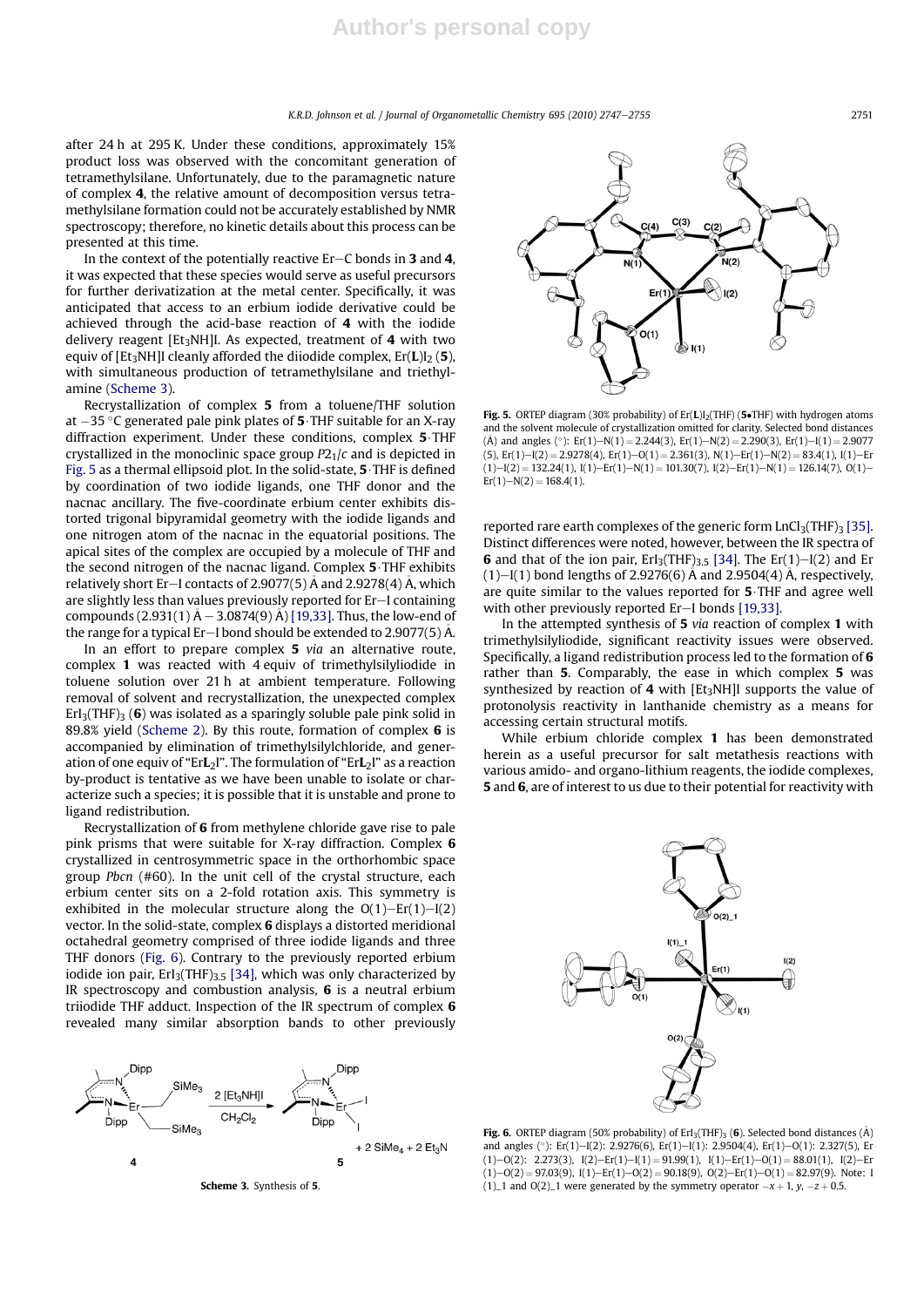organo-potassium reagents. It has previously been shown that an iodide ligand can be more labile than chloride when allowed to react with potassium compounds [12b,34]. Therefore, it is expected that diiodide  $ErL1_2$  (5) may facilitate access to the dibenzyl analog of complex  $4$  (Er(L)(CH<sub>2</sub>Ph)<sub>2</sub>) upon reaction with benzyl potassium. We are currently in the process of investigating the viability of this synthetic pathway.

# 3. Conclusions

The compound  $Er(L)Cl(\mu-Cl)_{3}Er(L)(THF)$  (1) was readily prepared via the reaction of erbium chloride and LiL. Salt metathesis of 1 with four equiv of LiN(SiMe<sub>3</sub>)<sub>2</sub> generated the mixed chloro/ silylamido dimer adduct  $[Er(L)N(SiMe<sub>3</sub>)<sub>2</sub>Cl(\mu-(LiN(SiMe<sub>3</sub>)<sub>2</sub>))]<sub>2</sub>(2)$ as an unusual example of a four-coordinate erbium coordination complex. Reaction of 1 with either two or four equiv of LiCH<sub>2</sub>SiMe<sub>3</sub> generated the mixed chloro/alkyl dimer  $[Er(L)(CH<sub>2</sub>SiMe<sub>3</sub>)(\mu-CI)]<sub>2</sub>$ (3) or the dialkyl monomer  $Er(L)(CH_2SiMe_3)_2$  (4), respectively. As complex 4 represents a rare example of a relatively stable fourcoordinate dialkyl lanthanide complex, we are currently investigating its small molecule reactivity in an effort to further obtain unique structures and bonding modes. As a preliminary investigation into the reactivity of 4, the erbium diiodide complex  $Er(L)I<sub>2</sub>$ (5) was prepared via reaction of 4 with [Et<sub>3</sub>NH]I. Complex 5, in addition to the iodide complex  $Erl_3(THF)_3$  (6) (obtained by reaction of 1 with trimethylsilyliodide), will likely serve as useful precursors for salt metathesis reactions with organo-potassium reagents and we are currently exploring the full range of their utility.

#### 4. Experimental

#### 4.1. General

All reactions were carried out under an argon atmosphere with the rigorous exclusion of oxygen and water using standard glove box (MBraun) or high vacuum line techniques. The solvents THF, pentane, toluene and methylene chloride were dried and purified using a solvent purification system (MBraun) and distilled under vacuum prior to use from sodium benzophenone ketyl (THF), "titanocene" (pentane and toluene) or calcium hydride (methylene chloride). Unless specified otherwise, solvents were introduced directly into reaction flasks by vacuum transfer with condensation at  $-78$  °C. Deuterated solvents were dried over sodium benzophenone ketyl (benzene- $d_6$ ) or calcium hydride (chloroform-d), degassed via three freeze-pump-thaw cycles, distilled under vacuum and stored in glass bombs under argon. Samples for NMR spectroscopy were recorded on a 300 MHz Bruker Avance II (Ultrashield) spectrometer (<sup>1</sup>H 300.13 MHz, <sup>7</sup>Li 116.64 MHz) and referenced relative to either SiMe4 through the residual solvent resonance(s) for  $^1$ H or external LiCl for  $^7$ Li. Peak width at halfheight is given for the paramagnetically broadened resonances. Solution magnetic moments were determined by the Evans method [36] with an appropriate diamagnetic correction [37] and are the average value of at least two independent measurements. FT-IR spectra were recorded on a Bruker ALPHA FT infrared spectrometer with Platinum ATR sampling. Elemental analyses were performed using an Elementar Americas Vario MicroCube instrument. The reagents [Et<sub>3</sub>NH]I [38], and LiL [39], were prepared according to literature procedures. [Et<sub>3</sub>NH]I was further purified by recrystallization from an acetone-methanol mixture  $(1:1)$  at  $-35$  °C and dried thoroughly under vacuum. The synthesis of  $Ercl<sub>3</sub>(THF)<sub>3.5</sub>$ was carried out by a modified literature procedure [40]. Anhydrous ErCl3 was purchased from Strem Chemicals and used as received. All other reagents were obtained from Aldrich Chemicals or Alfa Aesar and used as received.

# 4.2. Synthesis of complexes

# 4.2.1.  $Er(L)Cl(\mu-Cl)_{3}Er(L)(THF)$  (1)

To a 100 mL bomb charged with LiL (5.12 g, 12.0 mmol) and ErCl<sub>3</sub>(THF) $_{3.5}$  (6.35 g, 12.1 mmol) THF (70 mL) was added to give a brown suspension. The reaction mixture was heated to 85 $\degree$ C for 6.5 h resulting in a clear red solution. The solvent was removed in vacuo leaving a yellow-beige residue that was taken into a glove box. Toluene (20 mL) was added to reconstitute the solid, and the resulting suspension was filtered through a fine frit to remove LiCl. The frit was washed with toluene ( $2 \times 1$  mL) and the dark red filtrate was concentrated under vacuum. Upon cooling the solution to −35 °C for 48 h, pink needles of 1 developed, and were collected by filtration, washed with pentane, and dried in vacuo. Yield: 6.63 g (79.5%). Magnetic moment (chloroform-d, 295 K):  $\mu_{\rm eff}$  11.8  $\mu_{\rm B}$ . <sup>1</sup>H NMR (benzene-d<sub>6</sub>, 295 K):  $\delta$  121.39 ( $\Delta v_{1/2} = 864$  Hz), 56.64  $(\Delta v_{1/2} = 97 \text{ Hz})$ , 55.01  $(\Delta v_{1/2} = 301 \text{ Hz})$ , 39.51  $(\Delta v_{1/2} = 89 \text{ Hz})$ , 37.35  $(\Delta v_{1/2} = 177 \text{ Hz})$ , 36.59 ( $(\Delta v_{1/2} = 80 \text{ Hz})$ , 34.71 ( $(\Delta v_{1/2} = 115 \text{ Hz})$ , 28.99  $(\Delta\nu_{1/2} = 62 \text{ Hz})$ , 27.70  $(\Delta\nu_{1/2} = 80 \text{ Hz})$ , 20.38  $(\Delta\nu_{1/2} = 89 \text{ Hz})$ , 17.49  $(\Delta\nu_{1/2} = 159\ \mathrm{Hz})$ , 15.31  $(\Delta\nu_{1/2} = 97\ \mathrm{Hz})$ ,  $-1.41$   $(\Delta\nu_{1/2} = 132\ \mathrm{Hz})$ ,  $-2.59$  $(\Delta\nu_{1/2} = 192.4 \text{ Hz})$ ,  $-6.80 \ (\Delta\nu_{1/2} = 180 \text{ Hz})$ ,  $-11.90 \ (\Delta\nu_{1/2} = 96 \text{ Hz})$ ,  $-17.51 \quad (\Delta\nu_{1/2} = 175 \text{ Hz}), \quad -21.01 \quad (\Delta\nu_{1/2} = 144 \text{ Hz}), \quad -26.07 \quad (\Delta\nu_{1/2} = 144 \text{ Hz})$  $_2$  = 437 Hz), -29.63 ( $\Delta \nu_{1/2}$  = 618 Hz), -36.62 ( $\Delta \nu_{1/2}$  = 89 Hz), -42.96  $(\Delta\nu_{1/2} = 263 \text{ Hz})$ ,  $-61.77 \ (\Delta\nu_{1/2} = 201 \text{ Hz})$ ,  $-166.27 \ (\Delta\nu_{1/2} = 874 \text{ Hz})$ . Anal. Calcd. (%) for C<sub>62</sub>H<sub>90</sub>Cl<sub>4</sub>Er<sub>2</sub>N<sub>4</sub>O: C, 53.82; H, 6.56; N, 4.05. Found: C, 54.32; H, 6.92; N, 3.81. Complex 1 can be alternatively prepared in approximately the same yield through an analogous procedure utilizing anhydrous ErCl<sub>3</sub> in place of ErCl<sub>3</sub>(THF)<sub>3.5</sub>.

# 4.2.2.  $[Er(L)N(SiMe_3)_2Cl(\mu-(LiN(SiMe_3)_2))]_2$  (2)

In a glove box, toluene (10 mL) was added at ambient temperature to an intimate mixture of 1 (0.371 g, 0.268 mmol) and LiN  $(SiMe<sub>3</sub>)<sub>2</sub>$  (0.196 g, 1.17 mmol) in a 25 mL Erlenmeyer flask. As the reaction mixture was stirred for 1.25 h, it rapidly took on a cloudy peach-orange appearance. The solution was filtered through a fine porosity frit and the clear orange filtrate was concentrated in vacuo to 2 mL and left at  $-35$  °C to crystallize. Analytically pure pale pink crystals of 2 were collected by filtration, washed with pentane, and dried under reduced pressure. Yield: 0.302 g (59.4%). Magnetic moment (benzene- $d_6$ , 295 K):  $\mu_{\text{eff}}$  13.1  $\mu_{\text{B}}$ . <sup>1</sup>H NMR (benzene- $d_6$ , 295 K):  $\delta$  116.79 ( $\Delta v_{1/2} = 619$  Hz), 99.84 ( $\Delta v_{1/2} = 214$  Hz), 79.05  $(\Delta\nu_{1/2} = 128 \text{ Hz})$ , 44.23  $(\Delta\nu_{1/2} = 48 \text{ Hz})$ , 29.04  $(\Delta\nu_{1/2} = 80 \text{ Hz})$ , 9.35  $(\Delta v_{1/2} = 103 \text{ Hz})$ , 4.71  $(\Delta v_{1/2} = 44 \text{ Hz})$ , -40.41  $(\Delta v_{1/2} = 90 \text{ Hz})$ ,  $-59.66$  ( $\Delta v_{1/2} = 167$  Hz),  $-94.61$  ( $\Delta v_{1/2} = 378$  Hz),  $-238.83$  $(\Delta\nu_{1/2} = 322$  Hz). <sup>7</sup>Li NMR (benzene-d<sub>6</sub>, 295 K):  $\delta$  11.17. Anal. Calcd. (%) for  $C_{82}H_{154}C_{2}Er_{2}Li_{2}N_{8}Si_{8}$ : C, 51.94; H, 8.19; N, 5.91. Found: C, 52.16; H, 8.12; N, 5.91.

# 4.2.3.  $[Er(L)(CH_2SiMe_3)(\mu-Cl)]_2$  (3)

In a glove box, a 25 mL Erlenmeyer flask was charged with 1  $(0.248 \text{ g}, 0.179 \text{ mmol})$  and LiCH<sub>2</sub>SiMe<sub>3</sub>  $(0.0340 \text{ g}, 0.361 \text{ mmol})$  and then cooled to  $-35$  °C. Cold toluene (5 mL) was added at  $-35$  °C and the reaction mixture was left at this temperature for 1 h with mixing. The cloudy orange solution was then allowed to warm to ambient temperature where it was stirred for a further 0.5 h. The reaction mixture was filtered through a fine porosity frit and the frit was washed with  $2 \times 1$  mL of toluene. The clear yellow filtrate was concentrated slightly under vacuum and left at  $-35$  °C to crystallize. Small pale pink crystals of 3 were collected by filtration, washed with cold pentane, and dried under reduced pressure. Yield: 0.057 g (22.3%). Magnetic moment (chloroform-d, 295 K):  $\mu_{\rm eff}$  10.5  $\mu_{\rm B}$ . <sup>1</sup>H NMR (chloroform-d, 295 K):  $\delta$  179.16  $(\Delta v_{1/2} = 1475 \text{ Hz})$ , 48.86  $(\Delta v_{1/2} = 65 \text{ Hz})$ , 41.23  $(\Delta v_{1/2} = 300 \text{ Hz})$ , 39.73 ( $\Delta v_{1/2}$  = 76 Hz), 28.44 ( $\Delta v_{1/2}$  = 38 Hz), 22.92 ( $\Delta v_{1/2}$  = 130 Hz), 1.51 (132 Hz),  $-1.21$  ( $\Delta \nu_{1/2} = 59$  Hz),  $-49.53$  ( $\Delta \nu_{1/2} = 55$  Hz),  $-83.60$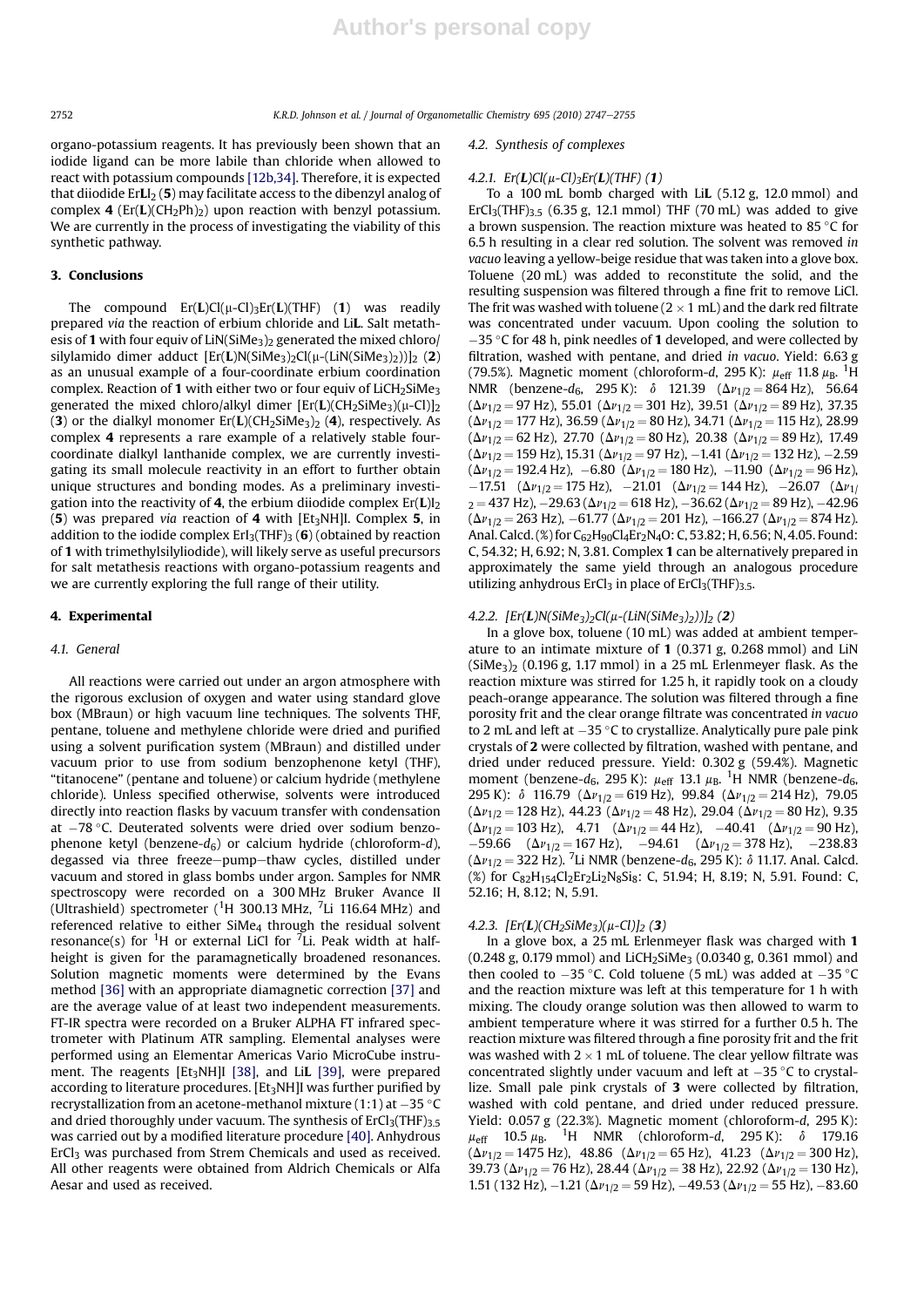$(\Delta\nu_{1/2} = 171~{\rm Hz})$ ,  $-222.75~(\Delta\nu_{1/2} = 849~{\rm Hz})$ . Anal. Calcd. (%) for  $C_{66}H_{104}Cl_2Er_2N_4Si_2$ : C, 56.02; H, 7.41; N, 3.96. Found: C, 55.85; H, 7.18; N, 3.96.

# 4.2.4.  $Er(L)(CH_2SiMe_3)_2$  (4)

In a glove box, a 25 mL Erlenmeyer flask was charged with 1  $(1.11 \text{ g}, 0.802 \text{ mmol})$  and LiCH<sub>2</sub>SiMe<sub>3</sub>  $(0.302 \text{ g}, 3.21 \text{ mmol})$  and then cooled to  $-35$  °C. Cold toluene (10 mL) was added at  $-35$  °C and the reaction mixture was left at this temperature for 1 h with mixing. The cloudy orange solution was then allowed to warm to ambient temperature where it was stirred for a further 0.5 h. The reaction mixture was filtered through a fine porosity frit and the frit was washed with  $2 \times 1$  mL of toluene. The clear orange filtrate was concentrated to 5 mL under vacuum and then left at  $-35$  °C to crystallize. Small pale pink crystals of 4 were collected by filtration, washed with cold pentane, and dried under reduced pressure. Yield: 0.763 g (62.6%). Magnetic moment (benzene- $d_6$ , 295 K):  $\mu_{eff}$ 7.2  $\mu_{\rm B}$ . <sup>1</sup>H NMR (benzene-d<sub>6</sub>, 295 K):  $\delta$  217.74 ( $\Delta v_{1/2} = 1973$  Hz), 104.09 ( $\Delta v_{1/2}$  = 1252 Hz), 87.04 ( $\Delta v_{1/2}$  = 1252 Hz), 70.21 ( $\Delta v_{1/2}$  = 123 Hz), 32.29 ( $\Delta v_{1/2} = 1802$  Hz), 15.81 ( $\Delta v_{1/2} = 183$  Hz), -40.29  $(\Delta\nu_{1/2} = 189\ \mathrm{Hz})$ ,  $-51.03\ (\Delta\nu_{1/2} = 241\ \mathrm{Hz})$ ,  $-134.05\ (\Delta\nu_{1/2} = 639\ \mathrm{Hz})$ ,  $-265.36 \; (\Delta\nu_{1/2} = 2447 \; \text{Hz})$ ,  $-519.18 \; (\Delta\nu_{1/2} = 6164 \; \text{Hz})$ . Anal. Calcd. (%) for C37H63ErN2Si2: C, 58.52; H, 8.36; N, 3.69. Found: C, 58.41; H, 8.37; N, 3.54.

# 4.2.5.  $Er(L)I_2(5)$

To a 100 mL round-bottomed flask charged with 4 (0.333 g, 0.438 mmol) and [Et<sub>3</sub>NH]I (0.203 g, 0.886 mmol) methylene chloride was added (20 mL) to give a clear pale orange solution. The reaction mixture was allowed to warm to ambient temperature and then stirred for 1 h. All volatiles were removed from the reaction mixture to afford a pink residue that was taken into a glove box. The residue was reconstituted in toluene (5 mL), filtered to remove excess [Et<sub>3</sub>NH]I, concentrated under reduced pressure to  $\sim$  2 mL and left at  $-35$  °C to crystallize. Pink-orange crystals of **5** were collected by filtration, washed with pentane, and dried in vacuo. Yield:  $0.0928$  g (25.3%). Magnetic moment (5 $\cdot$ THF, chloroform-d, 295 K):  $\mu_{\text{eff}}$  9.0  $\mu_{\text{B}}$ . <sup>1</sup>H NMR (5 THF, benzene-d<sub>6</sub>, 295 K):  $\delta$  32.87  $(\Delta v_{1/2} = 1122 \text{ Hz})$ , 30.34  $(\Delta v_{1/2} = 597 \text{ Hz})$ , 25.90  $(\Delta v_{1/2} = 670 \text{ Hz})$ ,<br>21.50  $(\Delta v_{1/2} = 47 \text{ Hz})$ , -13.91  $(\Delta v_{1/2} = 529 \text{ Hz})$ , -19.07  $(\Delta v_{1/2} = 47 \text{ Hz})$ ,  $(\Delta v_{1/2} = 529 \text{ Hz})$ , -19.07  $(\Delta \nu_{1/2} = 103 \text{ Hz})$ ,  $-30.22 (\Delta \nu_{1/2} = 1104 \text{ Hz})$ ,  $-62.62 (\Delta \nu_{1/2} = 195 \text{ Hz})$ . Anal. Calcd. (%) for  $C_{36}H_{49}Eri_2N_2$  (5 Toluene): C, 46.45; H, 5.31; N, 3.01. Found: C, 46.15; H, 5.73; N, 2.97.

#### 4.2.6.  $Erl<sub>3</sub>(THF)<sub>3</sub>(6)$

Addition of toluene (40 mL) to a 100 mL round bottom flask charged with 1 (0.924 g, 0.668 mmol) generated a clear pink solution. Trimethylsilyliodide (0.40 mL, 2.8 mmol) was added via syringe at ambient temperature giving a clear pale yellow solution. The reaction mixture was stirred for 21 h, over which time the product precipitated as an off-white solid. The volatiles were removed in vacuo leaving a pale yellow residue. In a glove box, the residue was reconstituted in toluene and a hot filtration was performed to remove remaining solids. Upon cooling the toluene solution to ambient temperature the product separated as an oil. Addition of THF (1 mL) liberated a sparingly soluble off-white solid. The supernatant was decanted, and the solid was washed with pentane ( $5 \times 1$  mL) and dried under vacuum to give 6 as a very pale pink amorphous solid. Additional product was obtained by removing all volatiles from the toluene/THF supernatant. The

#### Table 1

|  |  | Summary of crystallography data collection and structure refinement for compounds $1\text{--}6$ . |
|--|--|---------------------------------------------------------------------------------------------------|
|--|--|---------------------------------------------------------------------------------------------------|

|                                                                                   | 1 <sup>a</sup>                 | $\mathbf{2}$                       | 3 <sup>b</sup>                 | 4 <sup>c</sup>                 | 5 <sup>c</sup>                 | 6                              |
|-----------------------------------------------------------------------------------|--------------------------------|------------------------------------|--------------------------------|--------------------------------|--------------------------------|--------------------------------|
| Formula <sup>d</sup>                                                              | $C_{69}H_{98}Cl_4Er_2N_4O$     | $C_{82}H_{154}Cl_2Er_2Li_2N_8Si_8$ | $C_{80}H_{120}Cl_2Er_2N_4Si_2$ | $C_{40.5}H_{66.5}ErN_2Si_2$    | $C_{36.5}H_{52.5}ErI_2N_2O$    | $C_{12}H_{24}Erl_3O_3$         |
| $FWd/g$ mol <sup>-1</sup>                                                         | 1475.83                        | 1896.15                            | 1599.40                        | 804.90                         | 956.37                         | 764.27                         |
| Crystal system                                                                    | Monoclinic                     | Monoclinic                         | Monoclinic                     | Monoclinic                     | Monoclinic                     | Orthorhombic                   |
| Space group                                                                       | P2 <sub>1</sub> /n             | $P2_1/c$                           | $P2_1/n$                       | C2/c                           | P2 <sub>1</sub> /c             | Pbcn                           |
| $a/\overline{A}$                                                                  | 19.083(2)                      | 23.753(2)                          | 14.329(2)                      | 21.262(3)                      | 14.989(2)                      | 9.328(1)                       |
| $b/\AA$                                                                           | 17,800(2)                      | 20.775(1)                          | 16.093(3)                      | 10.489(1)                      | 12.321(2)                      | 14,669(2)                      |
| $c/\tilde{A}$                                                                     | 20.451(2)                      | 22.594(1)                          | 16.910(3)                      | 38.192(5)                      | 21.174(3)                      | 14.417(2)                      |
| $\alpha$ /°                                                                       | 90                             | 90                                 | 90                             | 90                             | 90                             | 90                             |
| $\beta$ /°                                                                        | 92,183(1)                      | 115.107(1)                         | 102.420(2)                     | 94.946(1)                      | 102.311(2)                     | 90                             |
| $\gamma$ /°                                                                       | 90                             | 90                                 | 90                             | 90                             | 90                             | 90                             |
| Volume/ $A^3$                                                                     | 6942(1)                        | 10095(1)                           | 3808(1)                        | 8486(2)                        | 3820.5(11)                     | 1972.7(4)                      |
| Z                                                                                 | $\overline{4}$                 | $\overline{4}$                     | 2                              | 8                              | $\overline{4}$                 | $\overline{4}$                 |
| $D_{\rm calc}$ <sup>d</sup> /mg m <sup>-3</sup>                                   | 1.412                          | 1.248                              | 1.395                          | 1.260                          | 1.663                          | 2.573                          |
| $\mu$ <sup>d</sup> /mm <sup>-1</sup>                                              | 2.598                          | 1.840                              | 2.334                          | 2.061                          | 3.841                          | 8.950                          |
| Crystal size/mm                                                                   | $0.43 \times 0.07 \times 0.06$ | $0.30 \times 0.14 \times 0.11$     | $0.19 \times 0.11 \times 0.04$ | $0.37 \times 0.19 \times 0.06$ | $0.34 \times 0.27 \times 0.03$ | $0.24 \times 0.09 \times 0.07$ |
| Crystal color                                                                     | Pale pink                      | Pale pink                          | Pale pink                      | Pale pink                      | Pale pink                      | Pale pink                      |
| Crystal habit                                                                     | Needle                         | Prism                              | Plate                          | Plate                          | Plate                          | Prism                          |
| $\theta$ Range/ $\circ$                                                           | $1.56 - 24.71$                 | $1.81 - 27.10$                     | $1.69 - 27.10$                 | $1.92 - 27.10$                 | $1.92 - 27.10$                 | $2.59 - 26.72$                 |
| N                                                                                 | 63.004                         | 112,217                            | 52,373                         | 46,724                         | 42,219                         | 20,122                         |
| $N_{\text{ind}}$                                                                  | 11,842                         | 22,180                             | 8412                           | 9373                           | 8428                           | 2090                           |
| Completeness to $\theta = 27.10^{\circ}$                                          | 99.9%                          | 99.5%                              | 100%                           | 100%                           | 100%                           | 100%                           |
| Data/restraints/parameters                                                        | 11,842/4/713                   | 22,180/0/981                       | 8412/0/356                     | 9373/0/433                     | 8428/7/388                     | 2090/0/88                      |
| GoF on $F^2$                                                                      | 1.009                          | 1.002                              | 1.076 [0.910]                  | 1.151                          | 1.017                          | 1.049                          |
| $R_1 (I > 2\sigma(I))^e$                                                          | 0.0351                         | 0.0351                             | 0.0631 [0.0540]                | 0.0261                         | 0.0292                         | 0.0237                         |
| $wR_2 (I > 2\sigma(I))^t$                                                         | 0.0648                         | 0.0663                             | 0.1658 [0.0975]                | 0.0522                         | 0.0675                         | 0.0667                         |
| $R_1$ (all data) <sup>e</sup>                                                     | 0.0609                         | 0.0667                             | 0.1515 [0.1168]                | 0.0306                         | 0.0376                         | 0.0291                         |
| $wR_2$ (all data) <sup>f</sup>                                                    | 0.0736                         | 0.0775                             | 0.2047 [0.1126]                | 0.0537                         | 0.0721                         | 0.0700                         |
| $\Delta \rho_{\text{max}}$ and $\Delta \rho_{\text{min}}/e \cdot \text{\AA}^{-3}$ | $0.743$ and $-0.537$           | 1.415 and $-0.893$                 | $[0.698$ and $-0.900]$         | $0.765$ and $-0.811$           | 2.627 and $-2.162$             | 1.245 and $-1.407$             |

Crystallized with one disordered molecule of toluene in the asymmetric unit.

b A highly disordered solvent molecule was removed from the reflection file using the SQUEEZE subroutine of PLATON; statistics following treatment of data with SQUEEZE are listed in square brackets.

Crystallized with half of one molecule of toluene in the asymmetric unit.

<sup>d</sup> For non-SQUEEZED data.

 $R_1 = \sum ||F_o| - |F_c||/\sum |F_o|$ .

<sup>e</sup>  $R_1 = \sum ||F_0| - |F_c||/\sum |F_0|$ .<br>f  $wR_2 = {\sum [w(F_0^2 - F_c^2)^2]}/{\sum [w(F_0^2)^2]^{1/2}}$ .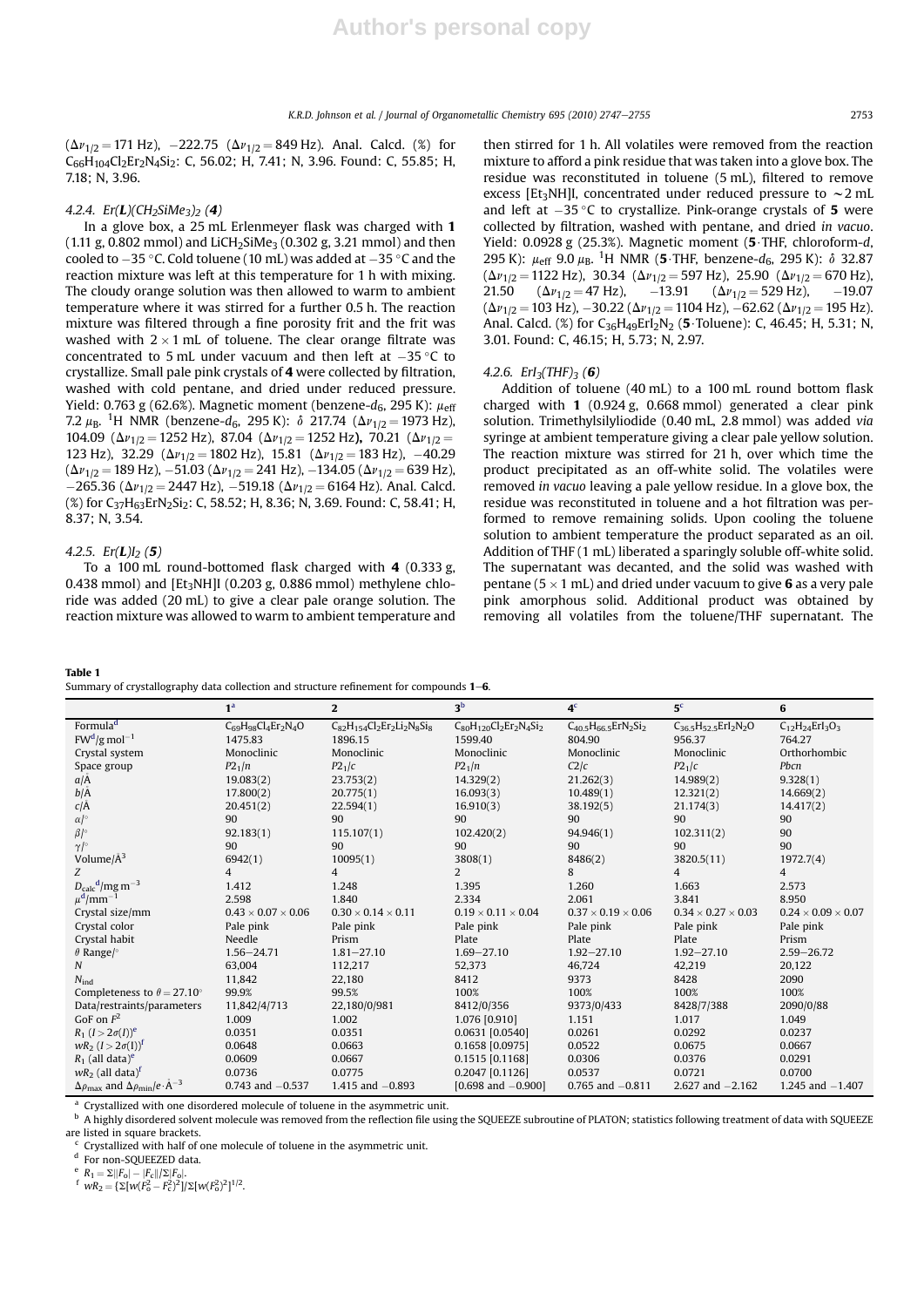2754 K.R.D. Johnson et al. / Journal of Organometallic Chemistry 695 (2010) 2747e2755

residual oil was extracted with THF (5 mL) and the THF solution was layered with pentane. The product precipitated and the supernatant was decanted. The solid was washed with pentane ( $5 \times 1$  mL) and dried under reduced pressure to yield a second crop of product. Combined yield: 0.459 g (89.8%). Magnetic moment (chloroform-d, 295 K):  $\mu_{\rm eff}$  8.7  $\mu_{\rm B}$ . IR:  $\nu$  (cm<sup>-1</sup>) 1368 (w), 1342 (w), 1294 (w), 1247 (w), 1178 (w), 1038 (m), 998 (m), 953 (w), 915 (w), 858 (sh, m), 828 (m), 572 (m), 476 (m). Anal. Calcd. (%) for C<sub>12</sub>H<sub>24</sub>ErI<sub>3</sub>O<sub>3</sub>: C, 18.86; H, 3.17. Found: C, 19.47; H, 3.29.

# 4.3. X-ray crystallography

Single crystals suitable for X-ray diffraction were obtained by recrystallization of compounds  $1-4$  from concentrated toluene solutions at  $-35$  °C, complex **5** from a concentrated toluene/THF mixture at  $-35$  °C and complex **6** from a concentrated methylene chloride solution at  $-35$  °C. Crystals were coated in dry Paratone oil under an argon atmosphere and mounted onto a glass fiber. Data were collected at  $-100\,^{\circ}$ C using a Bruker SMART APEX II diffractometer (Mo K $\alpha$  radiation,  $\lambda = 0.71073$  Å) outfitted with a CCD areadetector and a KRYO-FLEX liquid nitrogen vapor cooling device. A data collection strategy using  $\omega - 2\theta$  scans at 0.5° steps yielded full hemispherical data with excellent intensity statistics. Unit cell parameters were determined and refined on all observed reflections using APEX2 software [41]. Data reduction and correction for Lorentz polarization were performed using SAINT-Plus software [42]. Absorption corrections were applied using SADABS [43]. The structures were solved by direct methods and refined by the least squares method on  $F^2$  using the SHELXTL software suite [44]. All non-hydrogen atoms were refined anisotropically. Hydrogen atom positions were calculated and isotropically refined as riding models to their parent atoms. No decomposition was observed during data collection. Table 1 provides a summary of selected data collection and refinement parameters. Note: In the refinement of 3, a disordered solvent molecule was removed from the reflection file using the SQUEEZE subroutine of the PLATON program [45]. Information regarding the crystal structure of 3 is given before and after treatment with the SQUEEZE function (Table 1). Reduced residuals were observed in the final SQUEEZED structure confirming that the uncertainty in the model was a result of the disordered solvent [46].

#### Acknowledgements

P. G. H. acknowledges the Natural Sciences and Engineering Research Council (NSERC) of Canada for a Discovery Grant, the Canada Foundation for Innovation for a Leaders Opportunity Grant and the University of Lethbridge for start-up funds. The authors also wish to thank Mr. Craig Wheaton (University of Lethbridge) for performing elemental analyses.

# Appendix A. Supplementary material

CCDC 784848 contains the supplementary crystallographic data for this paper. These data can be obtained free of charge from The Cambridge Crystallographic Data Centre via www.ccdc.cam.ac.uk/ data\_request/cif.

### References

- [1] (a) H. Schumann, J.A. Meese-Marktscheffel, L. Esser, Chem. Rev. 95 (1995)  $865 - 986$
- (b) W.J. Evans, B.L. Davis, Chem. Rev. 102 (2002) 2119-2136;
- $(c)$  W.J. Evans, Inorg. Chem. 46 (2007) 3435-3449.
- [2] (a) J. Sun, D.J. Berg, B. Twamley, Organometallics 27 (2008) 683-690; (b) W.J. Evans, S.A. Kozimor, J.W. Ziller, Inorg. Chem. 44 (2005) 7960-7969; (c) D.J. Beetstra, A. Meetsma, B. Hessen, J.H. Teuben, Organometallics 22

 $(2003)$  4372-4374;

- (d) W.J. Evans, N.T. Allen, J.W. Ziller, J. Am. Chem. Soc. 123 (2001) 7927-7928; (e) W.J. Evans, N.T. Allen, J.W. Ziller, Angew. Chem., Int. Ed. 41 (2002)  $359 - 361$
- (f) F. Jaroschik, F. Nief, X.-F. Le Goff, L. Ricard, Organometallics 26 (2007)  $1123 - 1125$
- (g) F. Jaroschik, F. Nief, X.-F. Le Goff, L. Ricard, Organometallics 26 (2007)  $3552 - 3558$

(h) F. Jaroschik, A. Momin, F. Nief, X.-F. Le Goff, G.B. Deacon, P.C. Junk, Angew. Chem., Int. Ed. 48 (2009) 1117-1121;

- (i) G. Meyer, Angew. Chem., Int. Ed. 47 (2008) 4962-4964;
- (j) G.B. Deacon, C.M. Forsyth, F. Jaroschik, P.C. Junk, D.L. Kay, T. Maschmeyer,<br>A.F. Masters, J. Wang, L.D. Field, Organometallics 27 (2008) 4772—4778;
- (k) C. Ruspic, J.R. Moss, M. Schürmann, S. Harder, Angew. Chem., Int. Ed. 47  $(2008)$  2121-2126.
- [3] (a) F.T. Edelmann, D.M.M. Freckmann, H. Schumann, Chem. Rev. 102 (2002)  $1851 - 1896$ 
	- (b) P. Mountford, B.D. Ward, Chem. Commun. (2003) 1797-1803;
- (c) W.E. Piers, D.J.H. Emslie, Coord. Chem. Rev. 233–234 (2002) 131–155.<br>[4] (a) S.G. McGeachin, Can. J. Chem. 46 (1968) 1903–1912;
- (b) J.E. Parks, R.H. Holm, Inorg. Chem. 7 (1968) 1408-1416.
- L. Bourget-Merle, M.F. Lappert, J.R. Severn, Chem. Rev. 102 (2002) 3031-3066.
- [6] (a) S.D. Allen, D.R. Moore, E.B. Lobkovsky, G.W. Coates, J. Am. Chem. Soc. 124 (2002) 14284–14285;<br>(b) D.S. Laitar, C.J.N. Mathison, W.M. Davis, J.P. Sadighi, Inorg. Chem. 42 (2003)
	- 7354-7356; (c) D. Vidovic, J.N. Jones, J.A. Moore, A.H. Cowley, Z. Anorg. Allg. Chem. 631
	- $(2005)$  2888-2892
- [7] J. Feldman, S.J. McLain, A. Parthasarathy, W.J. Marshall, J.C. Calabrese, S.D. Arthur, Organometallics 16 (1997) 1514e1516.
- [8] (a) S. Nagendran, H.W. Roesky, Organometallics  $27$  (2008) 457-492;
- (b) H.W. Roesky, S.S. Kumar, Chem. Commun. (2005) 4027–4038. [9] (a) P.G. Hayes, W.E. Piers, L.W.M. Lee, L.K. Knight, M. Parvez, M.R.J. Elsegood, W. Clegg, Organometallics 20 (2001) 2533-2544;
	- (b) P.G. Hayes, W.E. Piers, R. Mcdonald, J. Am. Chem. Soc. 124 (2002) 2132-2133;
	- $(c)$  P.G. Hayes, W.E. Piers, M. Parvez, J. Am. Chem. Soc. 125 (2003) 5622-5623; (d) F. Lauterwasser, P.G. Hayes, S. Brase, W.E. Piers, L.L. Schafer, Organometallics 23 (2004) 2234–2237;<br>(e) P.G. Haves. W.E. Pier
	- Hayes, W.E. Piers, M. Parvez, Organometallics 24 (2005) 1173-1183;
	- (f) P.G. Hayes, W.E. Piers, M. Parvez, Chem.-Eur. J. 13 (2007) 2632-2640; (g) K.D. Conroy, P.G. Hayes, W.E. Piers, M. Parvez, Organometallics 26 (2007)  $4464 - 4470$
	- (h) K.D. Conroy, W.E. Piers, M. Parvez, Organometallics  $28$  (2009) 6228-6233; (i) L.W.M. Lee, W.E. Piers, M.R.J. Elsegood, W. Clegg, M. Parvez, Organometallics 18 (1999) 2947-2949;
	- (j) L.K. Knight, W.E. Piers, R. McDonald, Chem.—Eur. J. 6 (2000) 4322-4326; (k) L.K. Knight, W.E. Piers, P. Fleurat-Lessard, M. Parvez, R. Mcdonald, Organometallics 23 (2004) 2087-2094;
	- (l) L.K. Knight, W.E. Piers, R. Mcdonald, Organometallics 25 (2006)  $3289 - 3292$
	- (m) A.L. Kenward, J.A. Ross, W.E. Piers, M. Parvez, Organometallics 28 (2009) 3625-3628;
	- (n) J.E. Bercaw, D.L. Davies, P.T. Wolczanski, Organometallics 5 (1986)  $443 - 450$
	- (o) F. Basuli, J. Tomaszewski, J.C. Huffman, D.J. Mindiola, Organometallics 22  $(2003)$  4705 $-4714$ ;
	- (p) A.M. Neculai, D. Neculai, H.W. Roesky, J. Magull, M. Baldus, O. Andronesi, M. Jansen, Organometallics 21 (2002) 2590–2592;
	- (q) A.M. Neculai, H.W. Roesky, D. Neculai, J. Magull, Organometallics 20 (2001)  $5501 - 5503$
	- (r) E. Lu, W. Gan, Y. Chen, Organometallics 28 (2009) 2318-2324;
	- (s) Z. Zhang, D. Cui, X. Liu, J. Polym. Sci., Part A: Polym. Chem. 46 (2008)
	- $6810 6818$ .
- [10] X. Xu, X. Xu, Y. Chen, J. Sun, Organometallics 27 (2008) 758-763.
- $\overline{111}$  (a) Y. Yao, Y. Zhang, Q. Shen, K. Yu, Organometallics 21 (2002) 819-824; (b) Y. Yao, Y. Zhang, Z. Zhang, Q. Shen, K. Yu, Organometallics 22 (2003)
	- 2876-2882 (c) Y. Yao, Z. Zhang, H. Peng, Y. Zhang, Q. Shen, J. Lin, Inorg. Chem. 45 (2006)
	- $2175 2183$ ; (d) Z.-Q. Zhang, Y.-M. Yao, Y. Zhang, Q. Shen, W.-T. Wong, Inorg. Chim. Acta
	- 357 (2004) 3173-3180; (e) Y. Yao, M. Xue, Y. Luo, Z. Zhang, R. Jiao, Y. Zhang, Q. Shen, W. Wong, K. Yu,
	- J. Sun, J. Organomet. Chem. 678 (2003) 108-116; (f) M. Xue, Y. Yao, Q. Shen, Y. Zhang, J. Organomet. Chem. 690 (2005)<br>4685–4691;
	- (g) M. Xue, H. Sun, H. Zhou, Y. Yao, Q. Shen, Y. Zhang, J. Polym. Sci., Part A: Polym. Chem. 44 (2006) 1147-1152;
	- (h) Y.-J. Luo, Y.-M. Yao, Y. Zhang, Q. Shen, K.-B. Yu, Chin. J. Chem. 22 (2004)  $187 - 190$
	- (i) P.B. Hitchcock, M.F. Lappert, S. Tian, J. Chem. Soc., Dalton Trans. (1997) 1945-1952;
	- (j) A.M. Neculai, D. Neculai, H.W. Roesky, J. Magull, Polyhedron 23 (2004) 183e187.